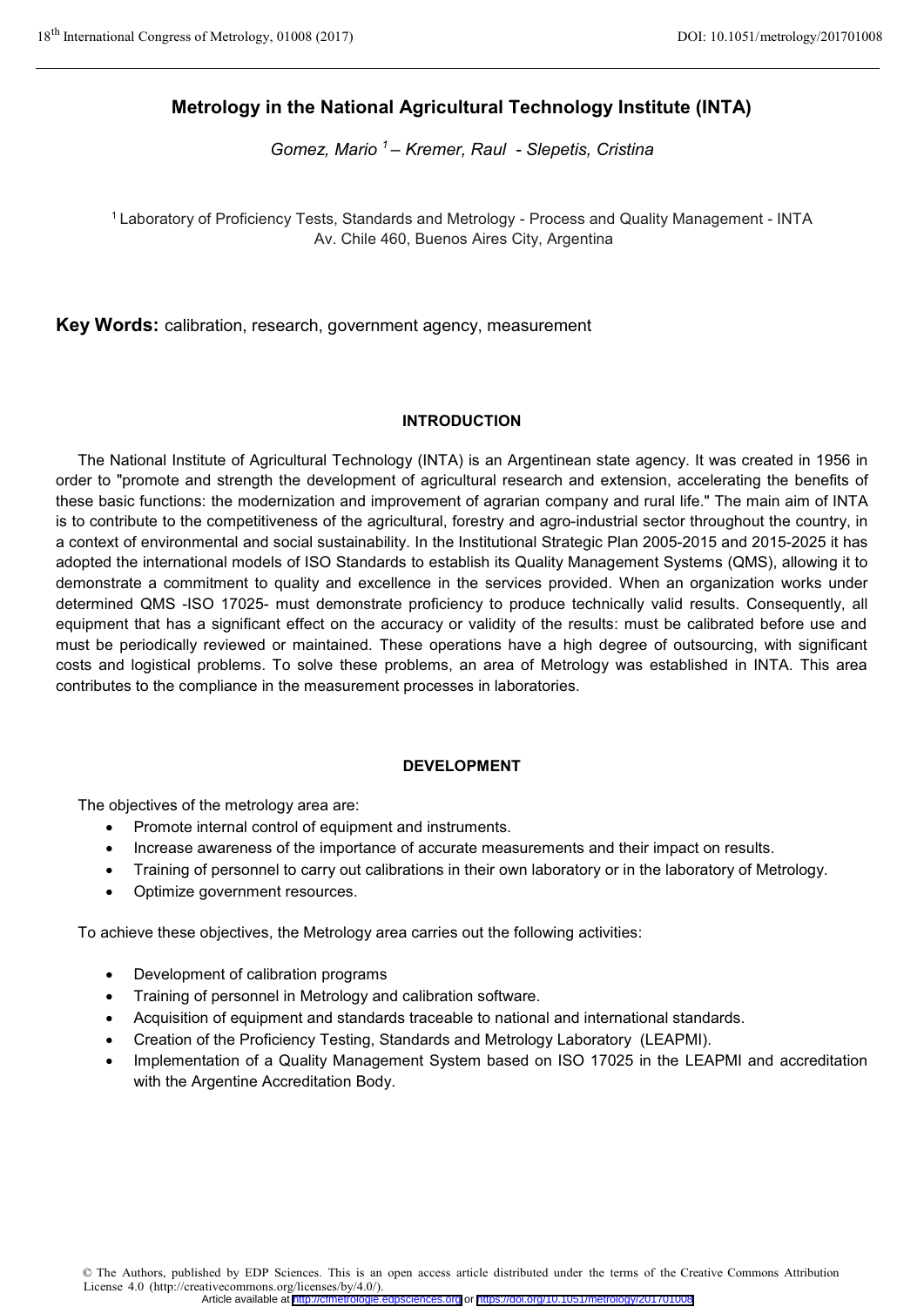## **MATERIALS AND METHODS**

In the development of the area of Metrology, the information obtained during the study period of the following subjects was compiled:

- -Procedures for the development of calibration software and its validation.
- -Training in metrology and calibration
- -Technical capacity of personnel responsible for calibration
- -Acquisition, maintenance and calibration of standard equipment, traceable nationally and internationally.
- -Calibrations performed at home
- -Experts enabled by magnitude
- -Process of implementation and accreditation of metrology laboratories
- -Impact on saving monetary resources of INTA

An analysis of this information was made and presented in a schematic way according to the objectives of the area. The degree of compliance with the objectives was evaluated.

## **RESULTS AND DISCUSSION**

## *A) Development of calibration programs*

The design of the calibration software that allows calibrating in a few minutes without the need of making any staff calculation was design. The software was designed in Excel and was based on internationally accepted calibration procedures .Chronologically the development of the software was:

- -*2005: balance calibration software (HE-CB)*
- -*2009: volumetric calibration software (HE-CV)*
- -*2011: thermometers calibration software (HE-CT)*
- -*2015: weights calibration software (HE-CP)*

## *B) Training of personnel in Metrology and calibration software.*

In the period 2005-2016, the area performed 17 courses. Table 1 presents a summary of the courses, broken down by methodology (distance or classroom) and metrological magnitude. 51% of the training was given in one classroom and the remaining 49% as a distance learning course. In the period, 348 were formed in metrology.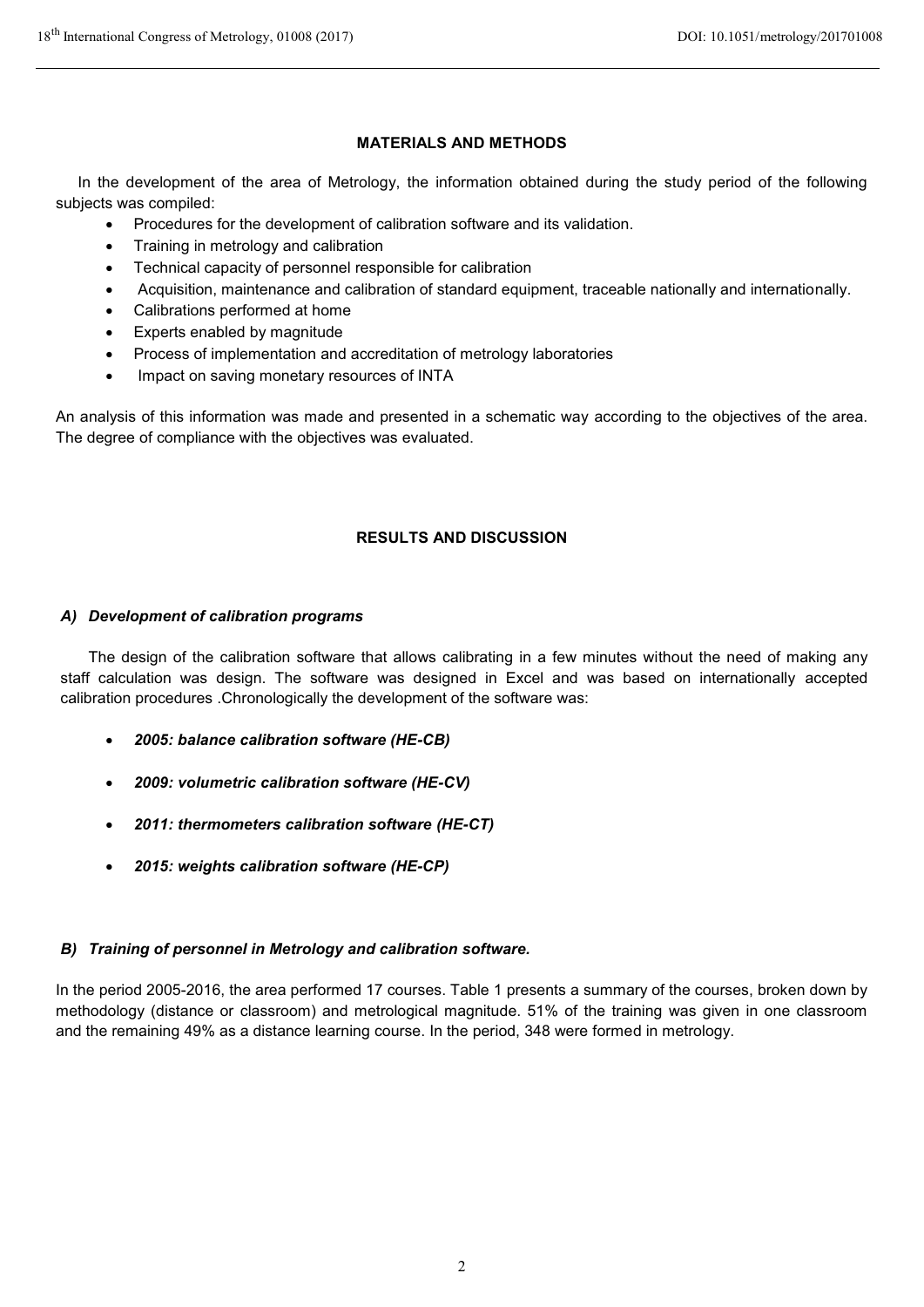## Table 1. Number of courses organized by the Metrology area and number of trained persons by subject in the period 2005-2016

| <b>Ref</b>        | <b>Number of</b><br>persons | <b>Mode</b>      |                | <b>Magnitude</b>          |               |                    |  |
|-------------------|-----------------------------|------------------|----------------|---------------------------|---------------|--------------------|--|
|                   |                             | <b>Classroom</b> | <b>Virtual</b> | <b>Mass</b><br>(balances) | <b>Volume</b> | <b>Temperature</b> |  |
| Imyza 2005        | 26                          | $\star$          |                | $\star$                   |               |                    |  |
| <b>PROCADIS1</b>  | 45                          |                  | $\star$        | $\star$                   |               |                    |  |
| <b>PROCADIS 2</b> | 19                          |                  | $\star$        | $\star$                   |               |                    |  |
| <b>PROCADIS 3</b> | 29                          |                  | $\star$        | $\star$                   |               |                    |  |
| <b>CA1105</b>     | 19                          | $\star$          |                | $\star$                   | $\star$       |                    |  |
| <b>CA1111</b>     | 15                          | $\star$          |                | $\star$                   | $\star$       |                    |  |
| CA1211            | 14                          | $\star$          |                | $\star$                   | $\star$       |                    |  |
| <b>CA1222</b>     | 19                          | $\star$          |                |                           |               | $\star$            |  |
| <b>CA1312</b>     | 20                          | $\star$          |                | $\star$                   | $\star$       | $\star$            |  |
| <b>CA1318</b>     | 27                          | $\star$          |                | $\star$                   | $\star$       |                    |  |
| CA1403            | $\boldsymbol{9}$            |                  | $\star$        | $\star$                   |               |                    |  |
| <b>CA1404</b>     | 16                          |                  | $\star$        | $\star$                   | $\star$       | $\star$            |  |
| <b>CA1405</b>     | 16                          | $\star$          |                |                           |               |                    |  |
| CA1501            | 15                          | $\star$          |                | $\star$                   | $\star$       | $\star$            |  |
| CA1503            | 22                          |                  | $\star$        | $\star$                   | $\star$       | $\star$            |  |
| <b>CA1505</b>     | 28                          | $\star$          |                | $\star$                   | $\star$       |                    |  |
| <b>CA1602</b>     | $\boldsymbol{9}$            |                  | $\star$        |                           | $\star$       |                    |  |
| <b>TOTAL</b>      | 348                         | 10               | 7              | 14                        | 10            | 5                  |  |



Fig. 1. Distribution of courses and calibration training for each magnitude in the period 2005 -2016

If we evaluate the effectiveness of formation and training done by measuring the amount of authorized agents during this period, we observe that nowadays we have an overall the 102 agents, 56 allowed to calibrated balances, 36 volumetric items and 10 thermometer (Fig.2).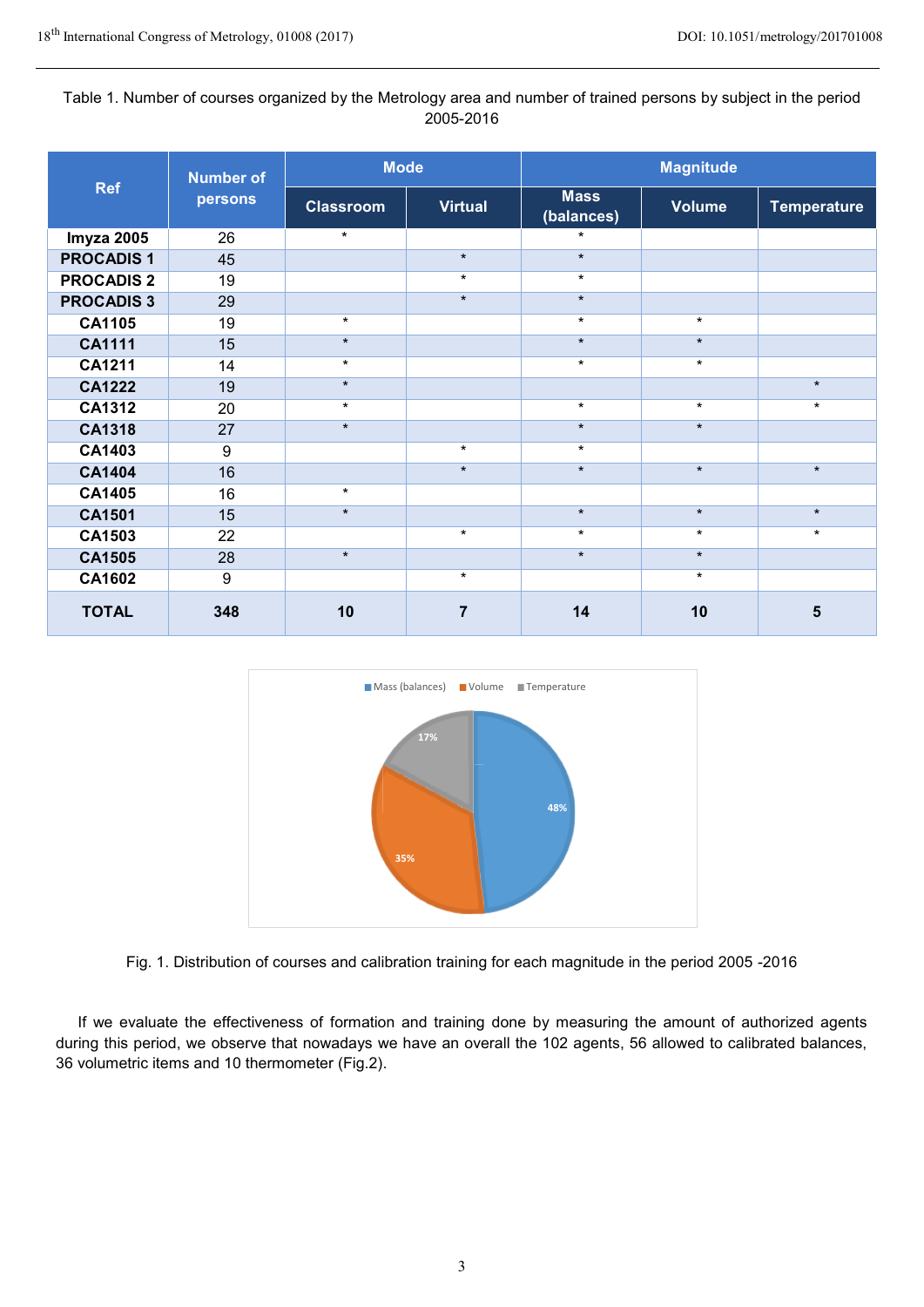

Fig. 2. Number of students rated as calibrator for each magnitude

## *C) Acquisition of equipment and standards traceable to national and international standards*

In order to grant traceability to INTA, during the period from 2011 to 2015 the Metrology area acquired a series of standards and measuring equipment. All were identified univocally. Periodically and according to an annual calibration program, the standards and instruments are calibrated in calibration laboratories accredited with the best national measurement capacity or at the National Institute of Metrology (INTI).

In the case of balances and thermometers of less accuracy, they are calibrated by the Metrology laboratory itself.

Table 2 summarizes the list of equipment and measurement standards

| Code     | <b>Denomination</b>                                                                  | <b>Brand</b> | <b>Model</b>                                   | <b>Serial Number</b> | <b>Certificate</b><br><b>Number</b> | <b>Calibration</b><br><b>Frequency</b><br>(years) | <b>Registration</b><br><b>Date</b> |
|----------|--------------------------------------------------------------------------------------|--------------|------------------------------------------------|----------------------|-------------------------------------|---------------------------------------------------|------------------------------------|
| GCAL-M01 | Weights E2 Milligram<br>(1 to 500 mg)                                                | <b>Doltz</b> | No Model                                       | AA7914               | CM1506006                           | 2                                                 | 28/02/2011                         |
| GCAL-M02 | Weights E2 Gram<br>$(1 to 1000 g)$ "                                                 | Doltz        | No Model                                       | AA7623               | CM1506007                           | 2                                                 | 28/02/2011                         |
| GCAL-M03 | <b>Monitoring Equipment</b><br>Humidity and<br><b>Barometric Pressure</b><br>Pattern | Vaisala      | <b>PTU 303</b>                                 | G2930002             | 55801/15                            | 3                                                 | 24/08/2011                         |
| GCAL-M04 | Standard<br>Electrochemical<br><b>Measuring Equipment</b>                            | Denver       | 250                                            | E 25006323           |                                     |                                                   | 14/09/2011                         |
| GCAL-M05 | Reader - Portable<br><b>Digital Thermometer</b>                                      | Fluke        | 1524                                           | 1706061              | 11221-150357                        | 3                                                 | 20/09/2011                         |
| GCAL-M06 | <b>Medium Temperature</b><br>Reference Sensor<br>(0 to 100 $^{\circ}$ C)             | Fluke        | 5610-9                                         | B172700              | 639/15                              | 3                                                 | 20/09/2011                         |
| GCAL-M07 | Low Temperature<br>Reference Sensor (-<br>200 to 160 °C)                             | Fluke        | 5606                                           | 60403                | 640/15                              | 3                                                 | 20/09/2011                         |
| GCAL-M09 | Dry Block<br>Trasportable                                                            | Fluke        | 9171                                           | B17541               | 638/15                              | 3                                                 | 20/09/2011                         |
| GCAL-M10 | Multi-reader Portable                                                                | Fluke        | Hydra 2625A                                    | 175601               | 1513-130423                         | $\overline{4}$                                    | 20/09/2011                         |
| GCAL-M11 | Precision balance                                                                    | Sartorius    | <b>DS Cubis</b><br><b>MSU 5203S-</b><br>000-DU | 26707568             | B-19503-<br>240816-01/02            | $\mathbf{1}$                                      | 15/01/2015                         |
| GCAL-M12 | Multi Parametric<br>instrument (air<br>velocity, H%, T°,<br>CO2, O2, pressure)       | Testo        | 435A                                           | 02101871/106         | 55802/15<br>03-07-15-037            | 5                                                 | 04/10/2011                         |
| GCAL-M13 | Hot wire probe                                                                       | Testo        | 0635 1025                                      | 102                  | 11943                               | 5                                                 | 04/10/2011                         |

## Table 2: Equipment Master List Laboratory of Proficiency Tests, Standards and Metrology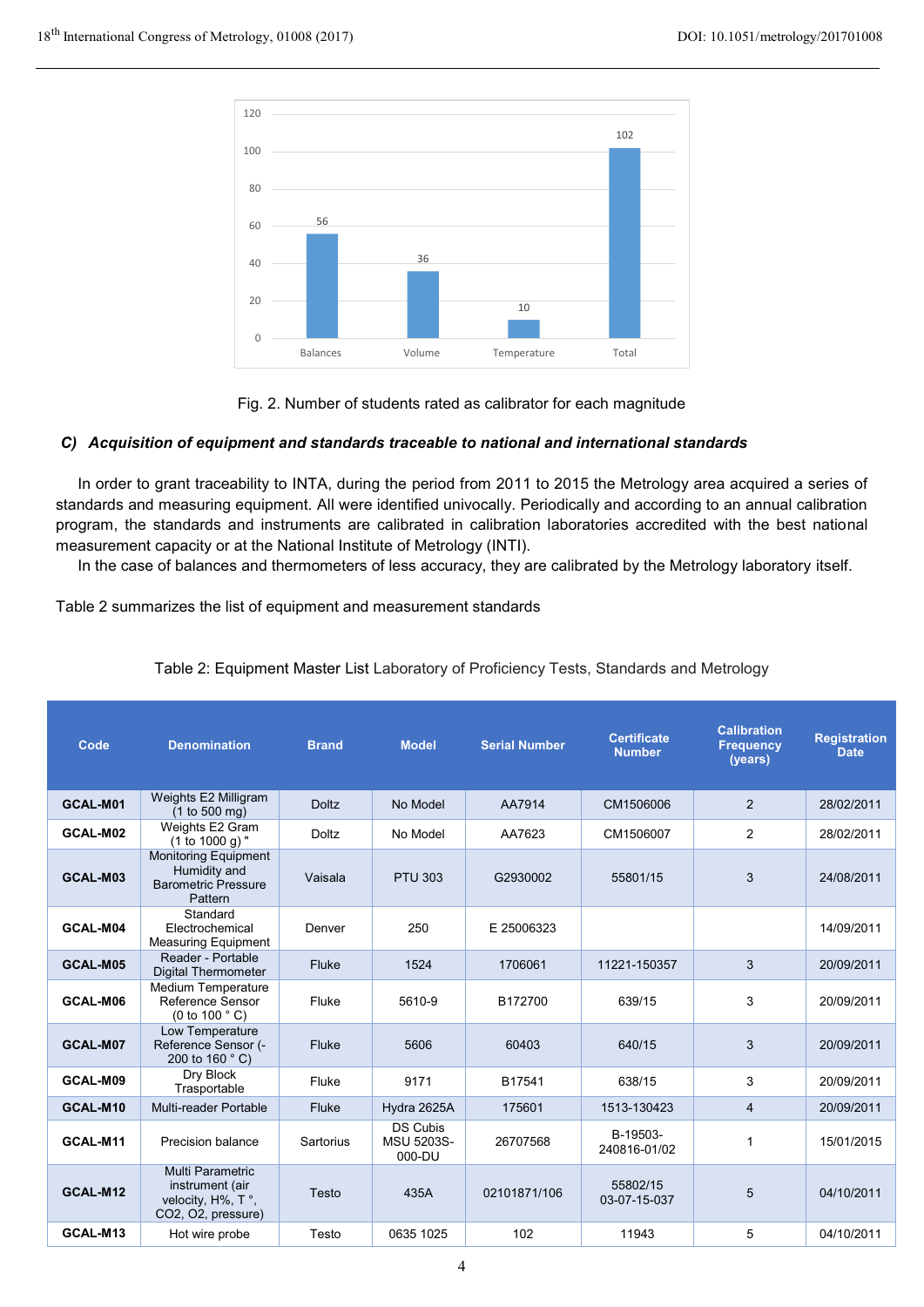| GCAL-M14        | Air quality probe                     | Testo                    | 0632 1535    | 10240887/108 | 55802/15<br>03-07-15-037                       | 5              | 04/10/2011 |
|-----------------|---------------------------------------|--------------------------|--------------|--------------|------------------------------------------------|----------------|------------|
| GCAL-M15        | Thermocouple Type<br>". ו             | Diamore                  | ".J"         |              | T-21066-030217-<br>01<br>T-21066-060217-<br>01 | 3              | 27/12/2011 |
| GCAL-M16        | Thermocouple Type<br>".ו"             | Diamore                  | ".J"         |              | T-21066-030217-<br>02<br>T-21066-060217-<br>02 | 3              | 27/11/2011 |
| GCAL-M17        | Thermocouple Type<br>".ו"             | Diamore                  | "J"          |              | T-21066-030217-<br>03<br>T-21066-060217-<br>03 | 3              | 27/12/2011 |
| GCAL-M18        | Thermocouple Type<br>"J"              | Diamore                  | ".J"         |              | T-21066-030217-<br>04<br>T-21066-060217-<br>04 | 3              | 27/11/2011 |
| GCAL-M19        | Thermocouple Type<br>". ו             | Diamore                  | "J"          |              | T-21066-030217-<br>05<br>T-21066-060217-<br>05 | 3              | 27/12/2011 |
| GCAL-M20        | Thermocouple Type<br>"J"              | <b>Diamore</b>           | "J"          |              | T-21066-030217-<br>06<br>T-21066-060217-<br>06 | 3              | 27/11/2011 |
| GCAL-M21        | Thermocouple Type<br>".ו"             | Diamore                  | "J"          |              | T-21066-030217-<br>07<br>T-21066-060217-<br>07 | 3              | 27/12/2011 |
| GCAL-M22        | Thermocouple Type<br>"J"              | Diamore                  | ".J"         |              | T-21066-030217-<br>08<br>T-21066-060217-<br>08 | 3              | 27/11/2011 |
| GCAL-M23        | Thermocouple Type<br>".ו"             | Diamore                  | ".J"         |              | T-21066-030217-<br>09<br>T-21066-060217-<br>09 | 3              | 27/12/2011 |
| GCAL-M24        | Thermocouple Type<br>".J"             | Diamore                  | ".J"         |              | T-21066-030217-<br>10<br>T-21066-060217-<br>10 | 3              | 27/11/2011 |
| GCAL-M25        | Weight E2 500 g                       | <b>Doltz</b>             | No Model     | AA9061       | 15199-p0912                                    | 5              | 01/03/2013 |
| GCAL-M26        | Weight E2 500 g                       | <b>Doltz</b>             | No Model     | AA9062       | 15200-p0912                                    | $\overline{5}$ | 01/03/2013 |
| <b>GCAL-M27</b> | Weight E2 500 g                       | Doltz                    | No Model     | AA9063       | 15201-p0912                                    | 5              | 01/03/2013 |
| GCAL-M28        | Weight E2 500 g                       | <b>Doltz</b>             | No Model     | AA9064       | 15202-p0912                                    | 5              | 01/03/2013 |
| GCAL-M29        | Weight $E2$ 500 g                     | Doltz                    | No Model     | AA9065       | 15202-p0912                                    | 5              | 01/03/2013 |
| GCAL-M30        | Weights E2 (1 a 500<br>mg) (1 g, 2 g) | <b>Doltz</b>             | No Model     | AA9058       | 15196-p0912                                    | $\sqrt{5}$     | 01/03/2013 |
| GCAL-M31        | Weight E2 1 mg                        | Doltz                    | No Model     | AA9059       | 15197-p0712                                    | 5              | 01/03/2013 |
| GCAL-M32        | Weight E2 1 mg                        | <b>Doltz</b>             | No Model     | AA9060       | 15198-p0712                                    | 5              | 01/03/2013 |
| GCAL-M33        | E1 Weight Set                         | Doltz                    | No Model     | AA9057       | Verificación<br>primitiva INTI                 | $\overline{5}$ | 01/03/2013 |
| GCAL-M38        | <b>Comparator Balance</b>             | <b>Mettler</b><br>Toledo | <b>XP505</b> | B340851793   | B-19503-<br>240816-03/04                       | $\mathbf{1}$   | 01/03/2014 |
| GCAL-M39        | <b>Liquid Glass</b><br>Thermometer    | <b>LUFT</b>              | No Model     |              | T-21066-300916-<br>01                          | $\overline{2}$ | 01/03/2014 |
| GCAL-M40        | <b>Liquid Glass</b><br>Thermometer    | <b>LUFT</b>              | No Model     |              | T-21066-300916-<br>02                          | $\sqrt{2}$     | 01/03/2014 |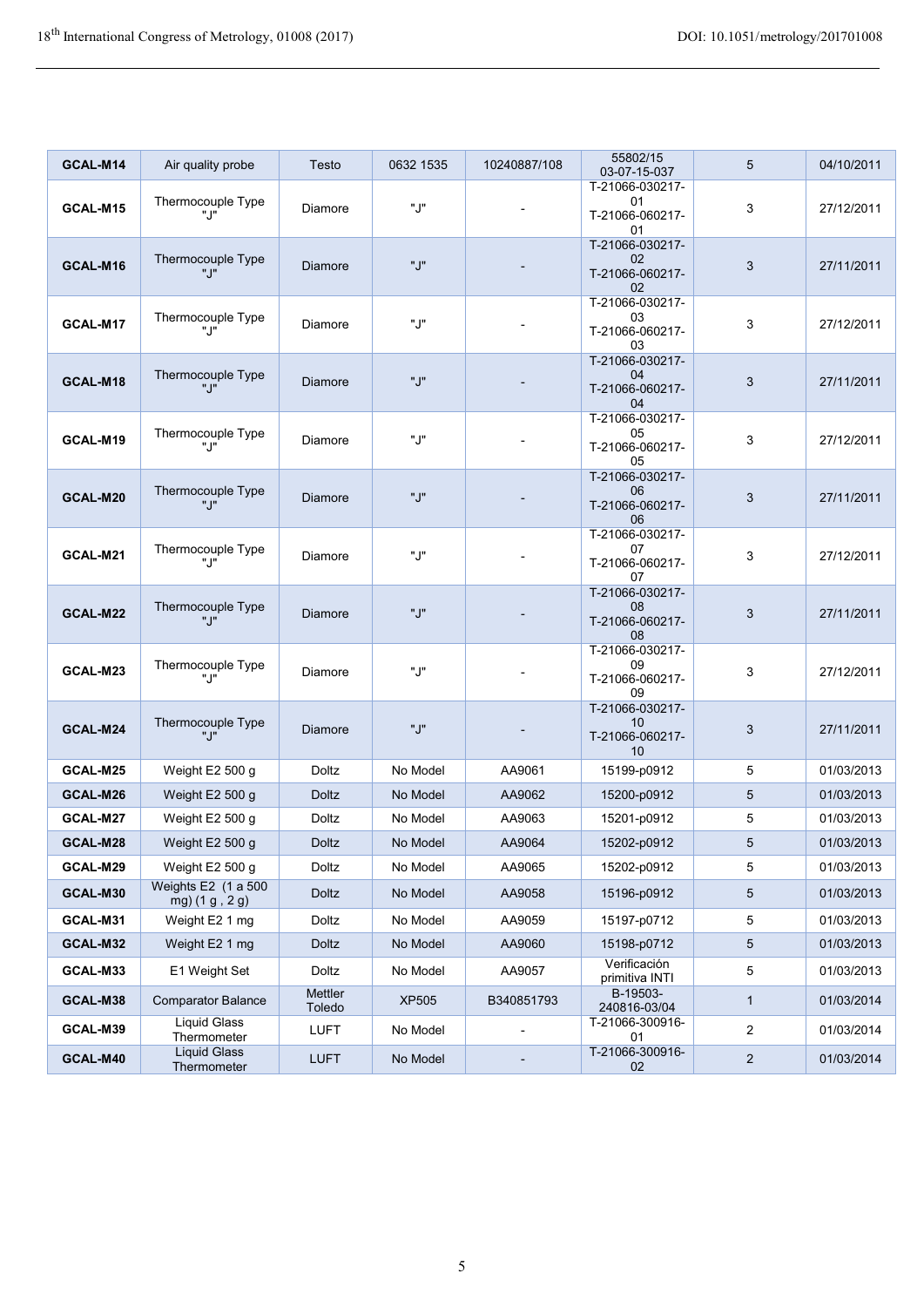#### *D) Creation of the Proficiency Testing, Standards and Metrology Laboratory (LEAPMI).*

At the beginning of 2011 was created the Laboratory of Proficiency Tests, Standards and Metrology in Process Management and Quality. In the laboratory, the training of the calibrators in the different magnitudes is carried out. Currently the laboratory carries out calibrations of electronic balances, volumetric instruments, thermometers, weights, isothermal environment characterization and laminar flow and biosafety verification.

 If we analyze the number of calibrations of electronic balances, volumetric instruments, thermometers and weights performed in the period 2011 to 2016 we observe in Fig.3 a significant increase in the number of calibrations performed in the last period. Este incremento se observó con mayor notoriedad desde el año 2014 a 2016. Siendo el año 2014 el que mostró un incremento del 130 % más de calibraciones, que el año 2013.



Fig. 3. Number of calibrations performed for years in the period 2011 -2016

The distribution of calibrations by magnitudes showed that 46% (926) of the calibrations were made to volumetric materials, 33% (662) to thermometers, 19% (370) to electronic balance and 2% (45) to weights (Fig. 4)



It was observed that the calibration distribution has been maintained during the period 2011-2016. Only in 2013 and 2014 did the number of calibrations of electronic balance reduced. The reason for this decline was that weights were not available because LEAPMI was in the process of being accredited and furthermore they were sent to recalibration according to the calibration program. (Fig. 5).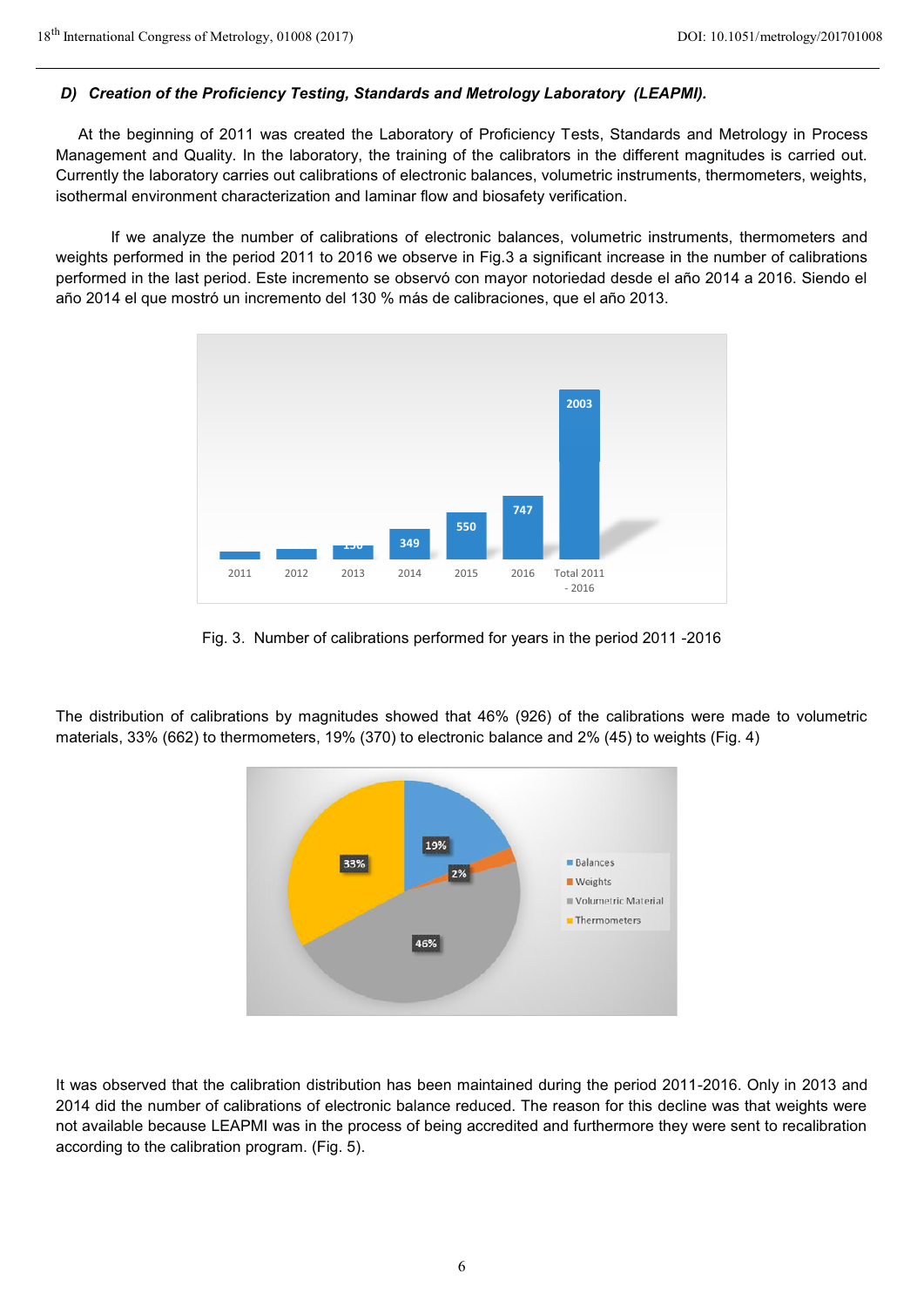

Finally, we analyze savings in performing internal calibrations rather than performing this service externally to INTA. For this analysis, an average cost of calibration services for different equipment and instruments was considered. From this analysis, it was found that during the period 2011-2016 INTA managed to optimize USD 214,313. Being the year 2016 the most significant with a saving of more than USD 85,000. This analysis showed that the calibrations of the electronic balances carry between 70 and 80% of the annual saving and this percentage has been maintained during the period 2011-2016. It was also observed that in the years 2014-2015 and 2016 the savings were increased by calibrations of volumetric material and thermometers. (Figs. 6 and 7).



Fig. 6 Distribution of resource savings (in USD) by type of calibration in the period 2011-2016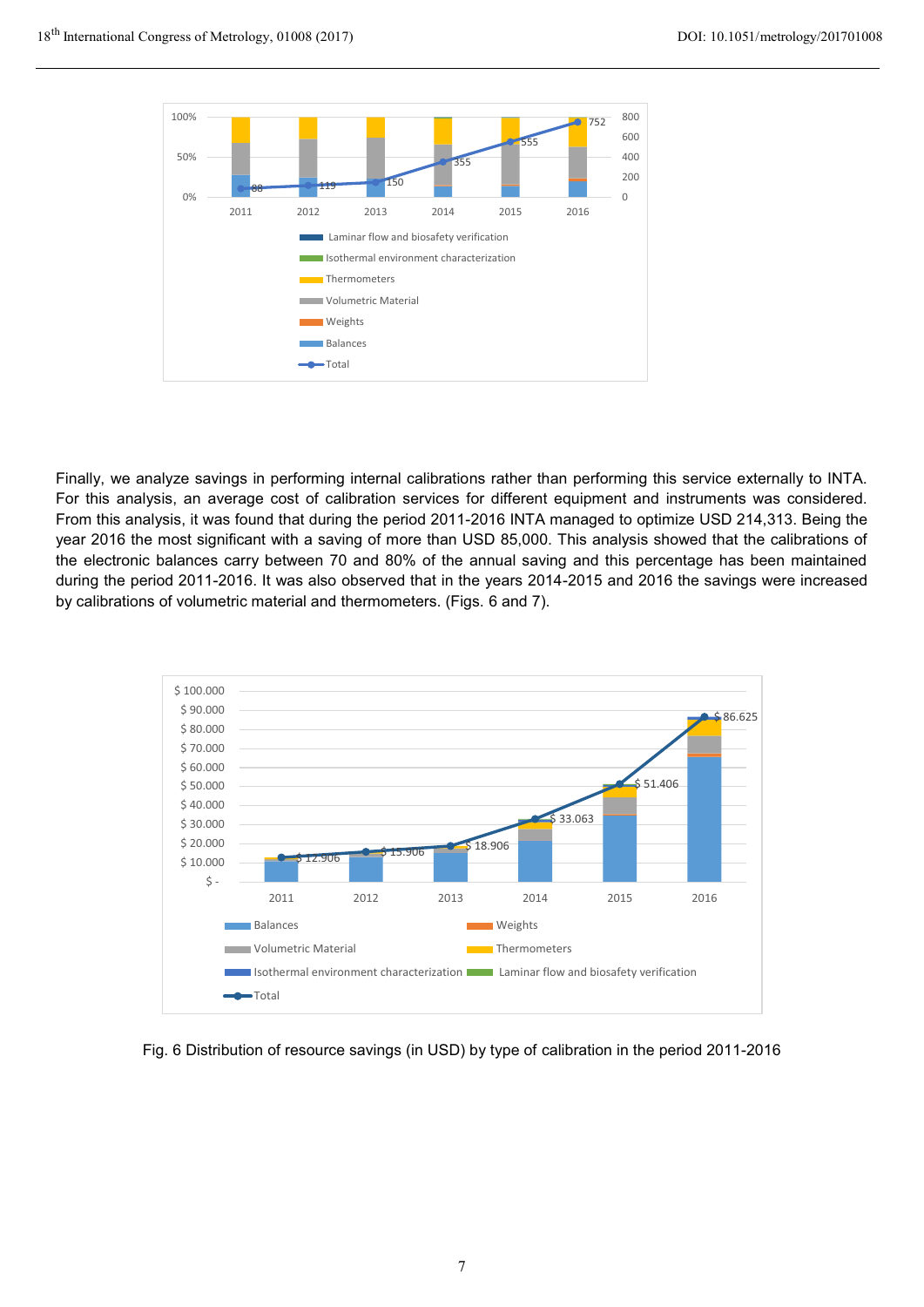

Fig. 7 Distribución del ahorro de recursos (en USD) y porcentaje de contribución de cada tipo de calibración en el periodo 2011-2016

## *Implementation of a Quality Management System based on ISO 17025 in the LEAPMI and accreditation with the Argentine Accreditation Body*

The implementation of ISO / IEC 17025 in LEAPMI was carried out jointly and integrally with the existing quality management system ISO 9001: 2008 in the process and quality management. The implementation was simplified, as the management requirements expressed in ISO / IEC 17025 were largely solved with the ISO 9001 quality system already implemented.

To demonstrate the technical competence of the laboratory and to comply with the technical requirements of the standard, the laboratory performed controls on the factors determining the accuracy and reliability of the calibrations performed. These factors include elements from:

- of human factors
- of facilities and environmental conditions
- of the calibration methods, and of the validation of the methods
- of the equipment
- of the traceability of measurements
- of sampling
- of manipulation of calibration items

The degree to which the factors contribute to the overall uncertainty of the measurement differs considerably depending on the type of calibration. The laboratory took into account these factors in developing calibration methods and procedures, training and qualification of personnel, as well as in the selection and calibration of the equipment used, the manipulation of items and the control of environmental condition.

The implementation was carried out during 2011-2012, carrying out the first internal audit in December 2012. In November 2015 the application was submitted to the Argnentino Accreditation Body to accredit LEAPMI as a calibration laboratory. The scope requested was calibration of balances, volumetric material (automatic pipettes, flasks, pipettes and burettes), glass liquid thermometers and sensor - indicator thermometers.

Laboratory accreditation was achieved in May 2016 with the initially requested scope. (LC 041).